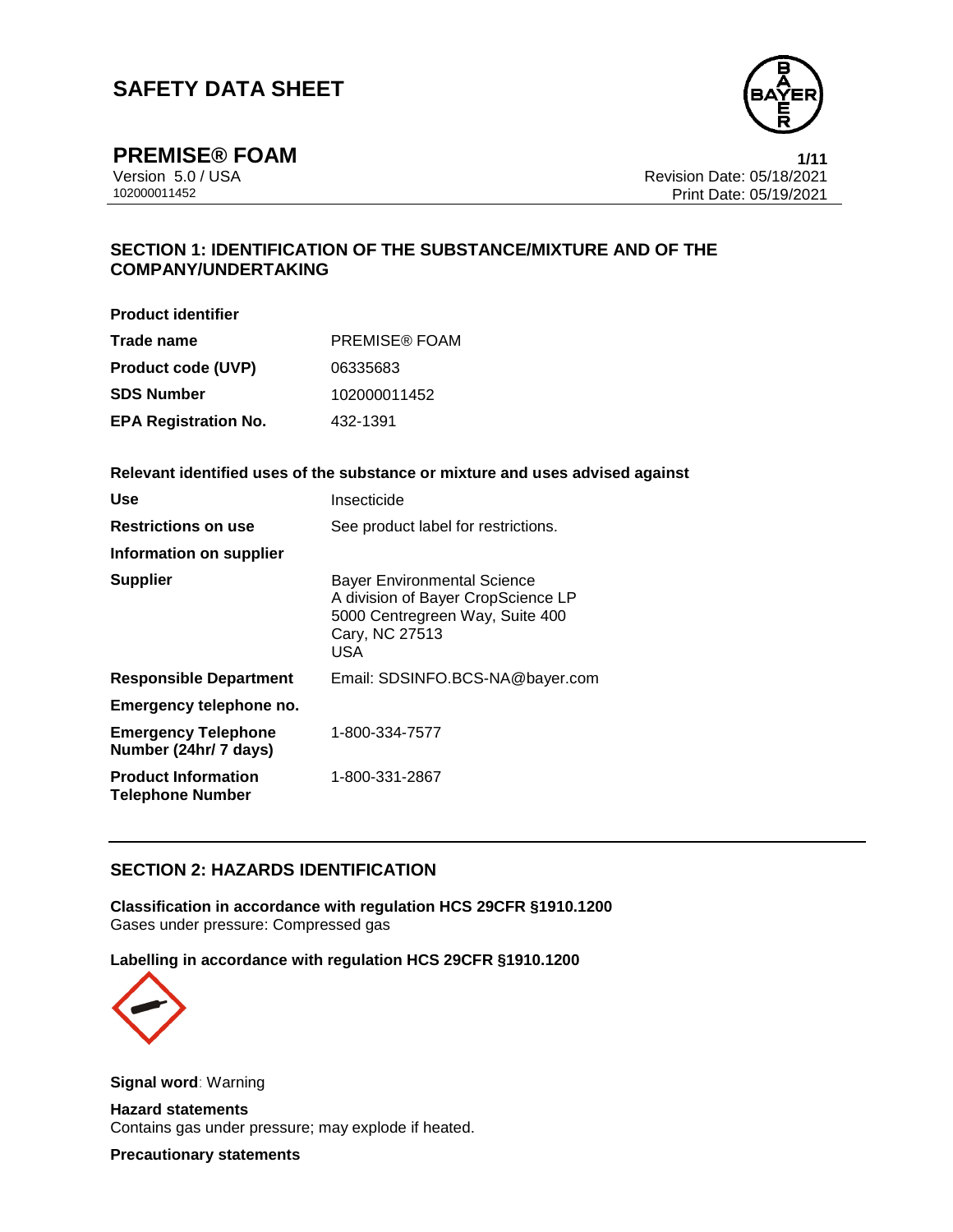

**PREMISE® FOAM** 2/11<br>Version 5.0 / USA 20021 Version 5.0 / USA Revision Date: 05/18/2021<br>102000011452 Print Date: 05/19/2021 Print Date: 05/19/2021

Protect from sunlight. Store in a well-ventilated place.

#### **Hazards Not Otherwise Classified (HNOC)**

No physical hazards not otherwise classified. No health hazards not otherwise classified.

# **SECTION 3: COMPOSITION/INFORMATION ON INGREDIENTS**

**Hazardous Component Name CAS-No. Concentration % by weight** Imidacloprid 138261-41-3 0.05 Fatty alcohol ethoxylate **66455-15-0** 66455-15-0 Isobutane 75-28-5 6.75

### **SECTION 4: FIRST AID MEASURES**

#### **Description of first aid measures**

| <b>General advice</b>                                                      | When possible, have the product container or label with you when<br>calling a poison control center or doctor or going for treatment.                                                                                                                                                                     |  |  |
|----------------------------------------------------------------------------|-----------------------------------------------------------------------------------------------------------------------------------------------------------------------------------------------------------------------------------------------------------------------------------------------------------|--|--|
| <b>Inhalation</b>                                                          | Move to fresh air. If person is not breathing, call 911 or an ambulance,<br>then give artificial respiration, preferably mouth-to-mouth if possible.<br>Call a physician or poison control center immediately.                                                                                            |  |  |
| <b>Skin contact</b>                                                        | Take off contaminated clothing and shoes immediately. Wash off<br>immediately with plenty of water for at least 15 minutes. Call a<br>physician or poison control center immediately.                                                                                                                     |  |  |
| Eye contact                                                                | Hold eye open and rinse slowly and gently with water for 15-20<br>minutes. Remove contact lenses, if present, after the first 5 minutes,<br>then continue rinsing eye. Call a physician or poison control center<br>immediately.                                                                          |  |  |
| Ingestion                                                                  | Call a physician or poison control center immediately. DO NOT induce<br>vomiting unless directed to do so by a physician or poison control<br>center. Rinse out mouth and give water in small sips to drink. Never<br>give anything by mouth to an unconscious person. Do not leave victim<br>unattended. |  |  |
| Most important symptoms and effects, both acute and delayed                |                                                                                                                                                                                                                                                                                                           |  |  |
| <b>Symptoms</b>                                                            | To date no symptoms are known.                                                                                                                                                                                                                                                                            |  |  |
| Indication of any immediate medical attention and special treatment needed |                                                                                                                                                                                                                                                                                                           |  |  |
| <b>Treatment</b>                                                           | Appropriate supportive and symptomatic treatment as indicated by the<br>patient's condition is recommended.                                                                                                                                                                                               |  |  |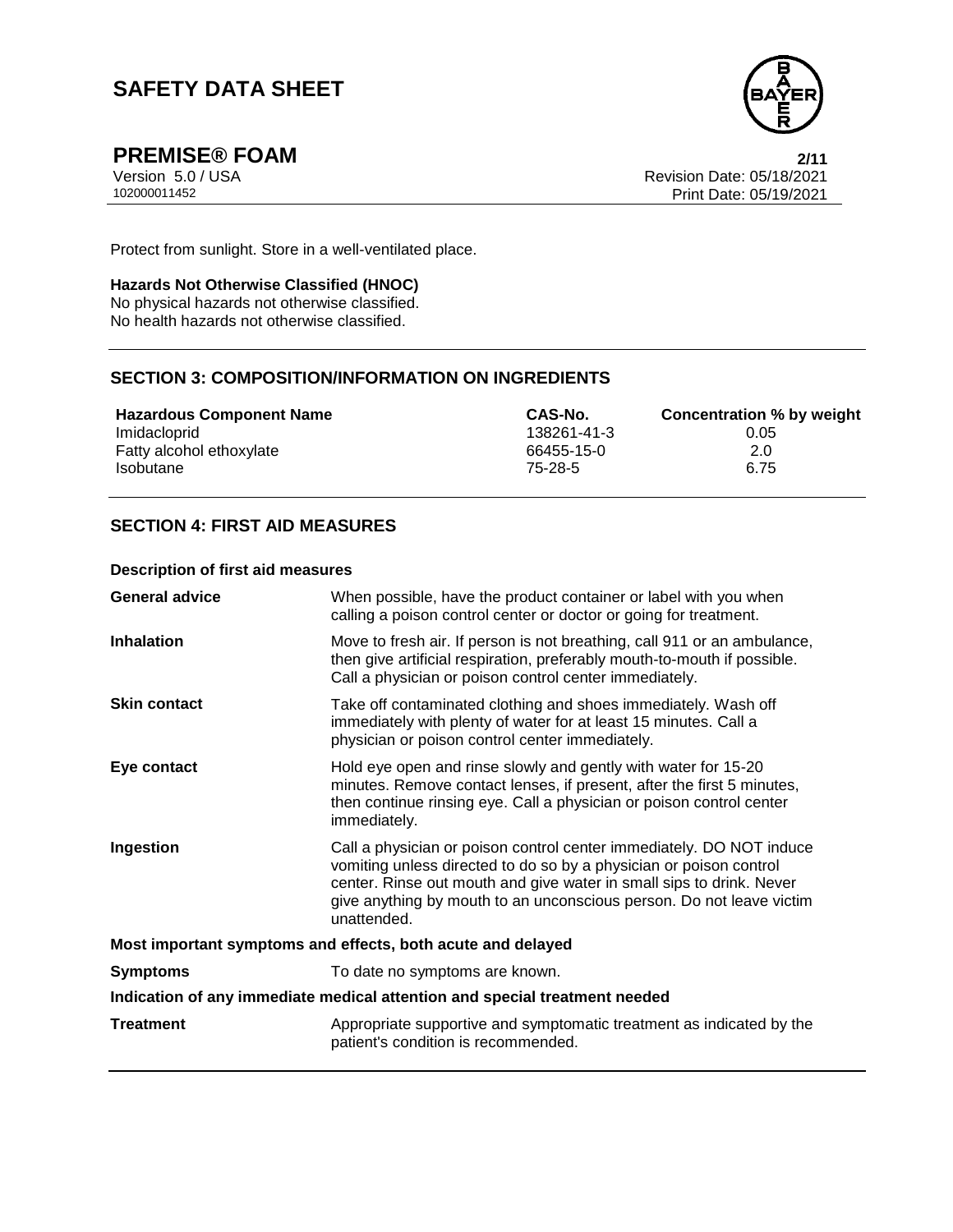

**PREMISE® FOAM** 3/11<br>Version 5.0 / USA 3/12021 Version 5.0 / USA Revision Date: 05/18/2021<br>102000011452 Print Date: 05/19/2021 Print Date: 05/19/2021

# **SECTION 5: FIREFIGHTING MEASURES**

| <b>Extinguishing media</b>                                         |                                                                                                                                                                                              |
|--------------------------------------------------------------------|----------------------------------------------------------------------------------------------------------------------------------------------------------------------------------------------|
| <b>Suitable</b>                                                    | Water, Carbon dioxide (CO2), Dry chemical, Foam                                                                                                                                              |
| Unsuitable                                                         | High volume water jet                                                                                                                                                                        |
| <b>Special hazards arising</b><br>from the substance or<br>mixture | Product is contained in a pressurised container which may explode on<br>heating., Dangerous gases are evolved in the event of a fire.                                                        |
| <b>Advice for firefighters</b>                                     |                                                                                                                                                                                              |
| <b>Special protective</b><br>equipment for firefighters            | Firefighters should wear NIOSH approved self-contained breathing<br>apparatus and full protective clothing.                                                                                  |
| <b>Further information</b>                                         | Keep out of smoke. Fight fire from upwind position. Cool closed<br>containers exposed to fire with water spray. Do not allow run-off from<br>fire fighting to enter drains or water courses. |
| <b>Flash point</b>                                                 | 93.3 °C                                                                                                                                                                                      |
| <b>Auto-ignition temperature</b>                                   | No data available                                                                                                                                                                            |
| Lower explosion limit                                              | No data available                                                                                                                                                                            |
| <b>Upper explosion limit</b>                                       | No data available                                                                                                                                                                            |
| <b>Explosivity</b>                                                 | No data available                                                                                                                                                                            |
| Heat of combustion                                                 | 5.54 kJ/g<br>NFPA30B Flammability, Aerosol Classification Level 1                                                                                                                            |
|                                                                    |                                                                                                                                                                                              |

### **SECTION 6: ACCIDENTAL RELEASE MEASURES**

| Personal precautions, protective equipment and emergency procedures |                                                                                                                                                                                      |  |  |
|---------------------------------------------------------------------|--------------------------------------------------------------------------------------------------------------------------------------------------------------------------------------|--|--|
| <b>Precautions</b>                                                  | Remove all sources of ignition. Avoid contact with spilled product or<br>contaminated surfaces. Isolate hazard area. Keep unauthorized<br>people away.                               |  |  |
| Methods and materials for containment and cleaning up               |                                                                                                                                                                                      |  |  |
| Methods for cleaning up                                             | Collect and transfer the product into a properly labelled and tightly<br>closed container. Clean contaminated floors and objects thoroughly,<br>observing environmental regulations. |  |  |
| <b>Additional advice</b>                                            | Use personal protective equipment. If the product is accidentally<br>spilled, do not allow to enter soil, waterways or waste water canal.                                            |  |  |
| Reference to other sections                                         | Information regarding safe handling, see section 7.<br>Information regarding personal protective equipment, see section 8.<br>Information regarding waste disposal, see section 13.  |  |  |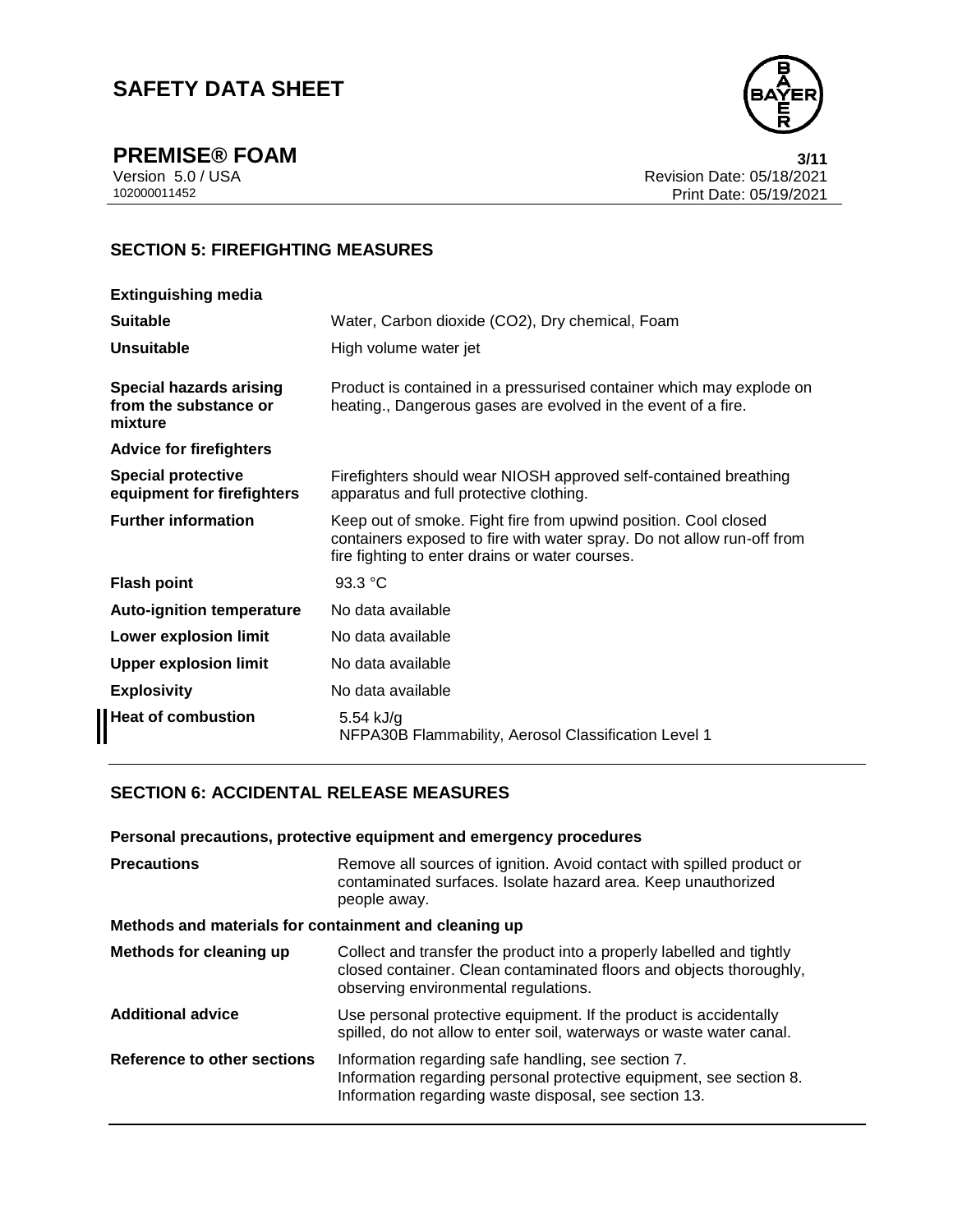

**PREMISE® FOAM** 4/11<br>Version 5.0 / USA 4/12021 Version 5.0 / USA Revision Date: 05/18/2021<br>102000011452 Print Date: 05/19/2021 Print Date: 05/19/2021

### **SECTION 7: HANDLING AND STORAGE**

#### **Precautions for safe handling**

| Advice on safe handling                                   | Contents under pressure. Use only in area provided with appropriate<br>exhaust ventilation.                                                                                                                                                                                                                                                                                                   |  |  |
|-----------------------------------------------------------|-----------------------------------------------------------------------------------------------------------------------------------------------------------------------------------------------------------------------------------------------------------------------------------------------------------------------------------------------------------------------------------------------|--|--|
| <b>Advice on protection</b><br>against fire and explosion | Keep away from heat and sources of ignition. Do not use this product in<br>or on electrical equipment due to the possibility of shock hazard.                                                                                                                                                                                                                                                 |  |  |
| <b>Hygiene measures</b>                                   | Wash hands thoroughly with soap and water after handling and before<br>eating, drinking, chewing gum, using tobacco, using the toilet or<br>applying cosmetics.                                                                                                                                                                                                                               |  |  |
|                                                           | Conditions for safe storage, including any incompatibilities                                                                                                                                                                                                                                                                                                                                  |  |  |
| <b>Requirements for storage</b><br>areas and containers   | Keep containers tightly closed in a dry, cool and well-ventilated place.<br>BEWARE: Aerosol is pressurized. Keep away from direct sun exposure<br>and temperatures over 50 °C. Do not open by force or throw into fire<br>even after use. Do not spray on flames or red-hot objects.<br>Store in original container and out of the reach of children, preferably in<br>a locked storage area. |  |  |

### **SECTION 8: EXPOSURE CONTROLS/PERSONAL PROTECTION**

#### **Control parameters**

| <b>Components</b> | CAS-No.     | <b>Control parameters</b>    | <b>Update</b> | <b>Basis</b> |
|-------------------|-------------|------------------------------|---------------|--------------|
| Imidacloprid      | 138261-41-3 | $0.7$ mg/m $3$<br>(TWA)      |               | OES BCS*     |
| Isobutane         | 75-28-5     | 1,000 ppm<br>(STEL)          | 03 2018       | <b>ACGIH</b> |
| <b>Isobutane</b>  | $75-28-5$   | 1,900 mg/m3/800 ppm<br>(REL) | 2010          | <b>NIOSH</b> |

\*OES BCS: Internal Bayer AG, Crop Science Division "Occupational Exposure Standard"

#### **Exposure controls**

#### **Personal protective equipment**

In normal use and handling conditions please refer to the label and/or leaflet. In all other cases the following recommendations would apply.

| <b>Respiratory protection</b>      | Respiratory protection is not required under anticipated<br>circumstances of exposure.                                                  |
|------------------------------------|-----------------------------------------------------------------------------------------------------------------------------------------|
| <b>Hand protection</b>             | Chemical-resistant gloves (barrier laminate, butyl rubber, nitrile<br>rubber or Viton)                                                  |
| Eye protection                     | Safety glasses with side-shields                                                                                                        |
| Skin and body protection           | Wear long-sleeved shirt and long pants and shoes plus socks.                                                                            |
| <b>General protective measures</b> | Follow manufacturer's instructions for cleaning/maintaining PPE. If<br>no such instructions for washables, use detergent and warm/tepid |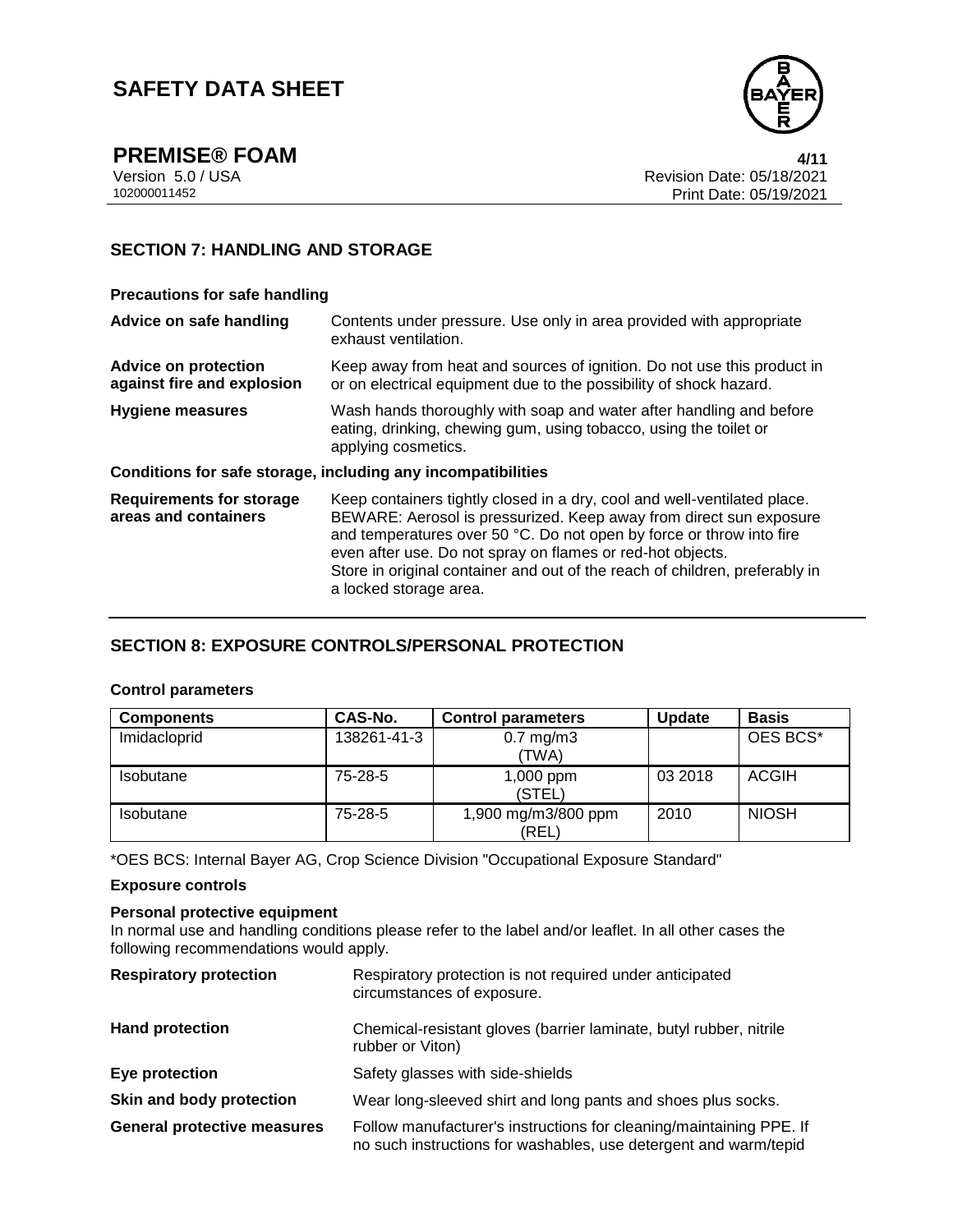

**PREMISE® FOAM** 5/11<br>Version 5.0 / USA 6/11<br>Revision Date: 05/18/2021 Version 5.0 / USA Revision Date: 05/18/2021<br>102000011452 Print Date: 05/19/2021 Print Date: 05/19/2021

> water. Keep and wash PPE separately from other laundry.

### **SECTION 9. PHYSICAL AND CHEMICAL PROPERTIES**

| Information on basic physical and chemical properties<br>Form | aerosol                            |
|---------------------------------------------------------------|------------------------------------|
| Colour                                                        | white                              |
| Odour                                                         | almost odourless                   |
| <b>Odour Threshold</b>                                        | No data available                  |
| рH                                                            | $5.0 - 7.5(10%)$                   |
| <b>Melting point/range</b>                                    | No data available                  |
| <b>Boiling Point</b>                                          | No data available                  |
| <b>Flash point</b>                                            | 93.3 °C                            |
| <b>Flammability</b>                                           | No data available                  |
| <b>Auto-ignition temperature</b>                              | No data available                  |
| <b>Thermal decomposition</b>                                  | No data available                  |
| <b>Minimum ignition energy</b>                                | No data available                  |
| Self-accelarating<br>decomposition temperature<br>(SADT)      | No data available                  |
| <b>Upper explosion limit</b>                                  | No data available                  |
| <b>Lower explosion limit</b>                                  | No data available                  |
| Vapour pressure                                               | No data available                  |
| <b>Evaporation rate</b>                                       | No data available                  |
| <b>Relative vapour density</b>                                | No data available                  |
| <b>Relative density</b>                                       | No data available                  |
| <b>Density</b>                                                | ca. 0.98 g/cm <sup>3</sup> (20 °C) |
| <b>Water solubility</b>                                       | soluble                            |
| <b>Partition coefficient: n-</b><br>octanol/water             | Imidacloprid: log Pow: 0.57        |
| <b>Viscosity, dynamic</b>                                     | 3 mPa.s (25 °C)                    |
| <b>Viscosity, kinematic</b>                                   | No data available                  |
| <b>Oxidizing properties</b>                                   | No data available                  |
| Explosivity                                                   | No data available                  |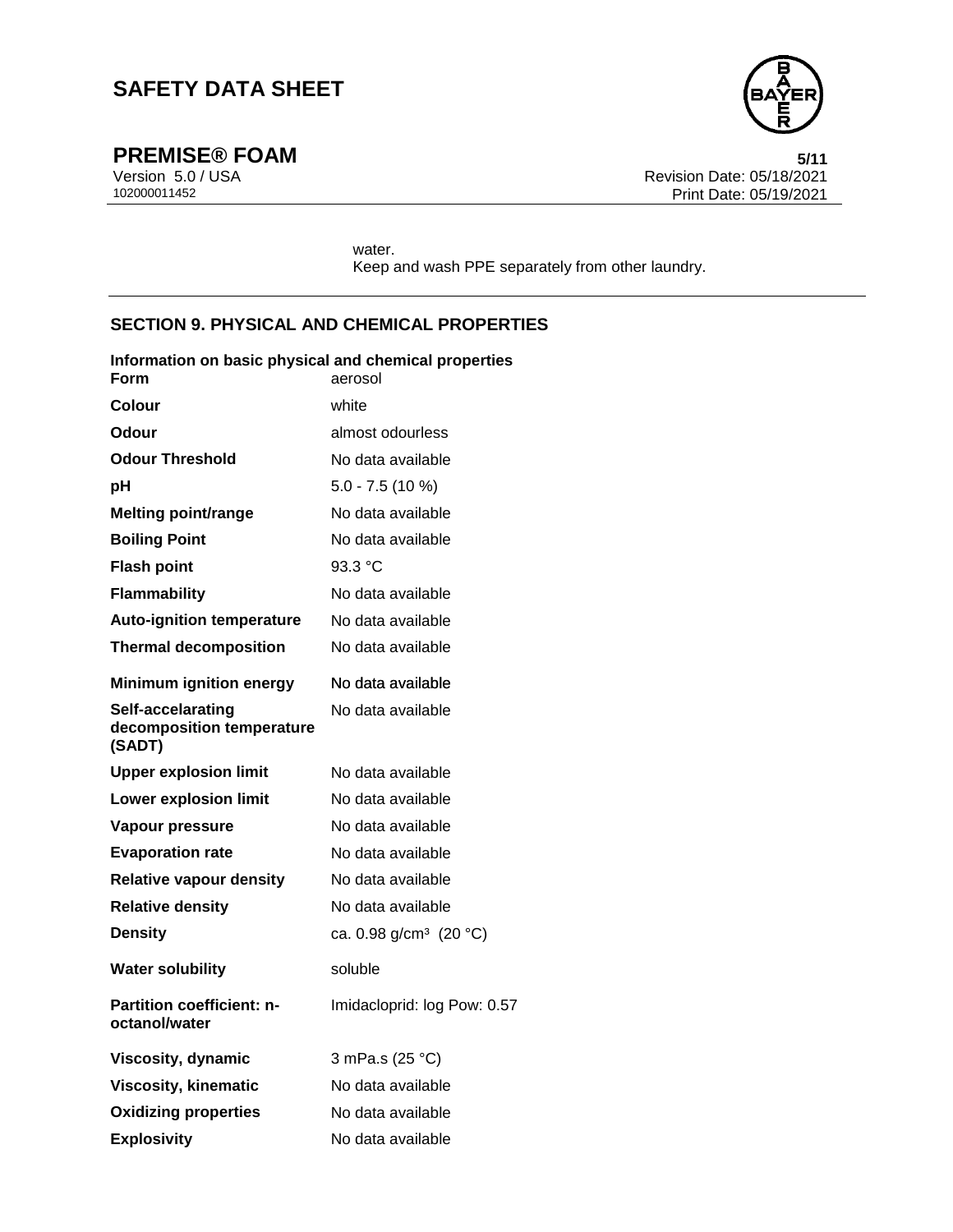

**PREMISE® FOAM** 6/11

Version 5.0 / USA Revision Date: 05/18/2021<br>102000011452 Print Date: 05/19/2021 Print Date: 05/19/2021

### **SECTION 10: STABILITY AND REACTIVITY**

| <b>Reactivity</b>                            | Stable under normal conditions.                                                         |  |  |
|----------------------------------------------|-----------------------------------------------------------------------------------------|--|--|
| <b>Chemical stability</b>                    | Stable under recommended storage conditions.                                            |  |  |
| <b>Possibility of hazardous</b><br>reactions | No hazardous reactions when stored and handled according to<br>prescribed instructions. |  |  |
| <b>Conditions to avoid</b>                   | Heat, flames and sparks.<br>Extremes of temperature and direct sunlight.                |  |  |
| Incompatible materials                       | No incompatible materials known.                                                        |  |  |
| <b>Hazardous decomposition</b><br>products   | No decomposition products expected under normal conditions of use.                      |  |  |

### **SECTION 11: TOXICOLOGICAL INFORMATION**

| Skin contact, Ingestion, Eye contact                                         |  |  |
|------------------------------------------------------------------------------|--|--|
|                                                                              |  |  |
| May cause slight irritation.                                                 |  |  |
| Harmful if swallowed.                                                        |  |  |
| Information on toxicological effects                                         |  |  |
| LD50 (female Rat) $>$ 5,000 mg/kg                                            |  |  |
|                                                                              |  |  |
| Cannot be prepared and tested in a respirable form.<br>No data available     |  |  |
| LD50 (male/female combined Rat) $>$ 5,000 mg/kg                              |  |  |
| Slight irritant effect - does not require labelling. (Rabbit)                |  |  |
| No eye irritation (Rabbit)                                                   |  |  |
| Skin: Non-sensitizing. (Guinea pig)<br>OECD Test Guideline 406, Buehler test |  |  |
|                                                                              |  |  |

#### **Assessment STOT Specific target organ toxicity – single exposure**

Imidacloprid: Based on available data, the classification criteria are not met.

#### **Assessment STOT Specific target organ toxicity – repeated exposure**

Imidacloprid did not cause specific target organ toxicity in experimental animal studies.

#### **Assessment mutagenicity**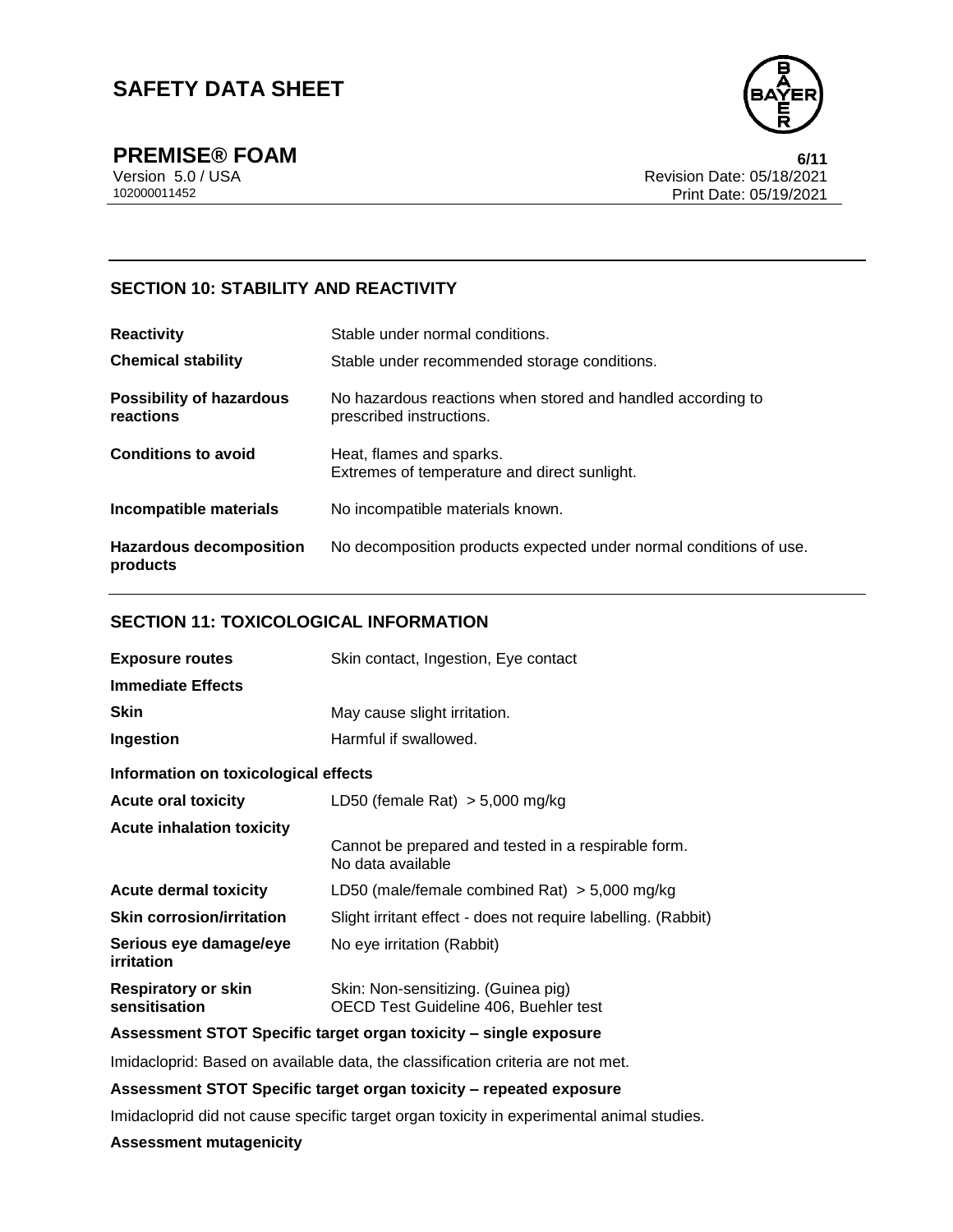

# **PREMISE® FOAM 7/11**

Version 5.0 / USA Revision Date: 05/18/2021<br>102000011452 Print Date: 05/19/2021 Print Date: 05/19/2021

Imidacloprid was not mutagenic or genotoxic based on the overall weight of evidence in a battery of in vitro and in vivo tests.

75-28-5

#### **Assessment carcinogenicity**

Imidacloprid was not carcinogenic in lifetime feeding studies in rats and mice.

| <b>ACGIH</b> |  |  |
|--------------|--|--|
| Isobutane    |  |  |
| <b>NTP</b>   |  |  |
| None.        |  |  |
| <b>IARC</b>  |  |  |
| None.        |  |  |
| <b>OSHA</b>  |  |  |
| None.        |  |  |

#### **Assessment toxicity to reproduction**

Imidacloprid caused reproduction toxicity in a two-generation study in rats only at dose levels also toxic to the parent animals. The reproduction toxicity seen with Imidacloprid is related to parental toxicity.

#### **Assessment developmental toxicity**

Imidacloprid caused developmental toxicity only at dose levels toxic to the dams. The developmental effects seen with Imidacloprid are related to maternal toxicity.

#### **Aspiration hazard**

Based on available data, the classification criteria are not met.

#### **Further information**

Only acute toxicity studies have been performed on the formulated product. The non-acute information pertains to the active ingredient(s).

### **SECTION 12: ECOLOGICAL INFORMATION**

| <b>Toxicity to fish</b>                     | LC50 (Oncorhynchus mykiss (rainbow trout)) 211 mg/l<br>Exposure time: 96 h<br>The value mentioned relates to the active ingredient imidacloprid.       |
|---------------------------------------------|--------------------------------------------------------------------------------------------------------------------------------------------------------|
| <b>Toxicity to aquatic</b><br>invertebrates | EC50 (Daphnia magna (Water flea)) 85 mg/l<br>Exposure time: 48 h<br>The value mentioned relates to the active ingredient imidacloprid.                 |
|                                             | EC50 (Chironomus riparius (non-biting midge)) 0.0552 mg/l<br>Exposure time: 24 h<br>The value mentioned relates to the active ingredient imidacloprid. |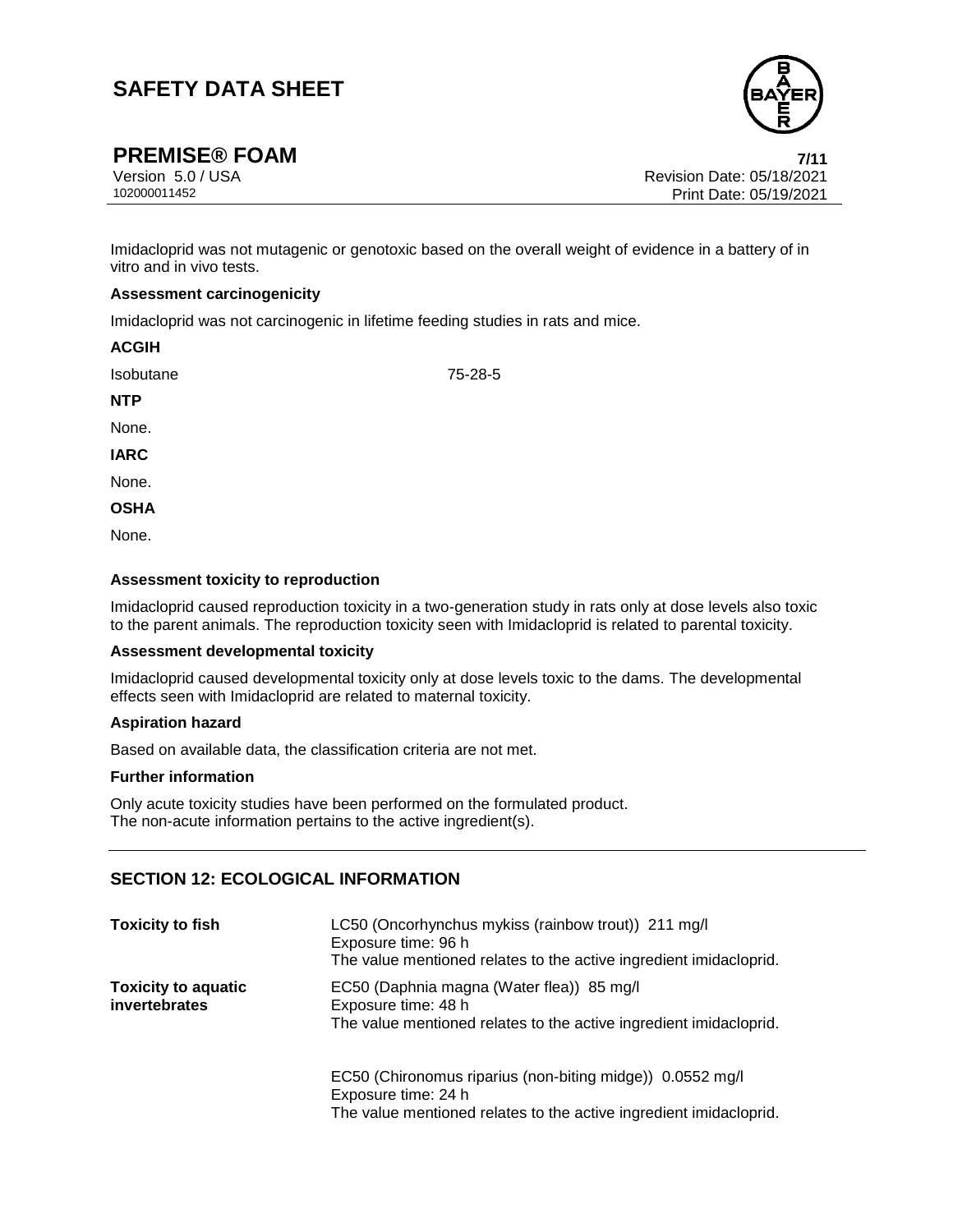| <b>PREMISE® FOAM</b> | 8/11                      |
|----------------------|---------------------------|
| Version 5.0 / USA    | Revision Date: 05/18/2021 |
| 102000011452         | Print Date: 05/19/2021    |
|                      |                           |

| <b>Chronic toxicity to aquatic</b><br>invertebrates | EC10 (Chironomus riparius (non-biting midge)): 2.09 µg/l<br>Exposure time: 28 d<br>The value mentioned relates to the active ingredient imidacloprid.                                                                                                                                                            |  |  |
|-----------------------------------------------------|------------------------------------------------------------------------------------------------------------------------------------------------------------------------------------------------------------------------------------------------------------------------------------------------------------------|--|--|
| <b>Toxicity to aquatic plants</b>                   | IC50 (Desmodesmus subspicatus (green algae)) > 10 mg/l<br>Growth rate; Exposure time: 72 h<br>The value mentioned relates to the active ingredient imidacloprid.                                                                                                                                                 |  |  |
| <b>Toxicity to bacteria</b>                         | EC50 (activated sludge) $> 10,000$ mg/l<br>The value mentioned relates to the active ingredient imidacloprid.                                                                                                                                                                                                    |  |  |
| <b>Biodegradability</b>                             | Imidacloprid:<br>Not rapidly biodegradable                                                                                                                                                                                                                                                                       |  |  |
| Koc                                                 | Imidacloprid: Koc: 225                                                                                                                                                                                                                                                                                           |  |  |
| <b>Bioaccumulation</b>                              | Imidacloprid:<br>Does not bioaccumulate.                                                                                                                                                                                                                                                                         |  |  |
| <b>Mobility in soil</b>                             | Imidacloprid: Moderately mobile in soils                                                                                                                                                                                                                                                                         |  |  |
| <b>Results of PBT and vPvB assessment</b>           |                                                                                                                                                                                                                                                                                                                  |  |  |
| <b>PBT and vPvB assessment</b>                      | Imidacloprid: This substance is not considered to be persistent,<br>bioaccumulative and toxic (PBT). This substance is not considered to be<br>very persistent and very bioaccumulative (vPvB).                                                                                                                  |  |  |
| <b>Environmental precautions</b>                    | Do not apply directly to water, to areas where surface water is present<br>or to intertidal areas below the mean high water mark.<br>Do not contaminate surface or ground water by cleaning equipment or<br>disposal of wastes, including equipment wash water.<br>Apply this product as specified on the label. |  |  |

# **SECTION 13: DISPOSAL CONSIDERATIONS**

| <b>Waste treatment methods</b> |                                                                                                                                                                                                               |
|--------------------------------|---------------------------------------------------------------------------------------------------------------------------------------------------------------------------------------------------------------|
| <b>Product</b>                 | Pesticide, spray mixture or rinse water that cannot be used according to<br>label instructions may be disposed of on site or at an approved waste<br>disposal facility.                                       |
| <b>Contaminated packaging</b>  | Do not re-use empty containers.<br>Do not pierce or burn, even after use. Do not spray on a naked flame or<br>any incandescent material.<br>Place empty container in trash.                                   |
| <b>RCRA Information</b>        | Characterization and proper disposal of this material as a special or<br>hazardous waste is dependent upon Federal, State and local laws and<br>are the user's responsibility. RCRA classification may apply. |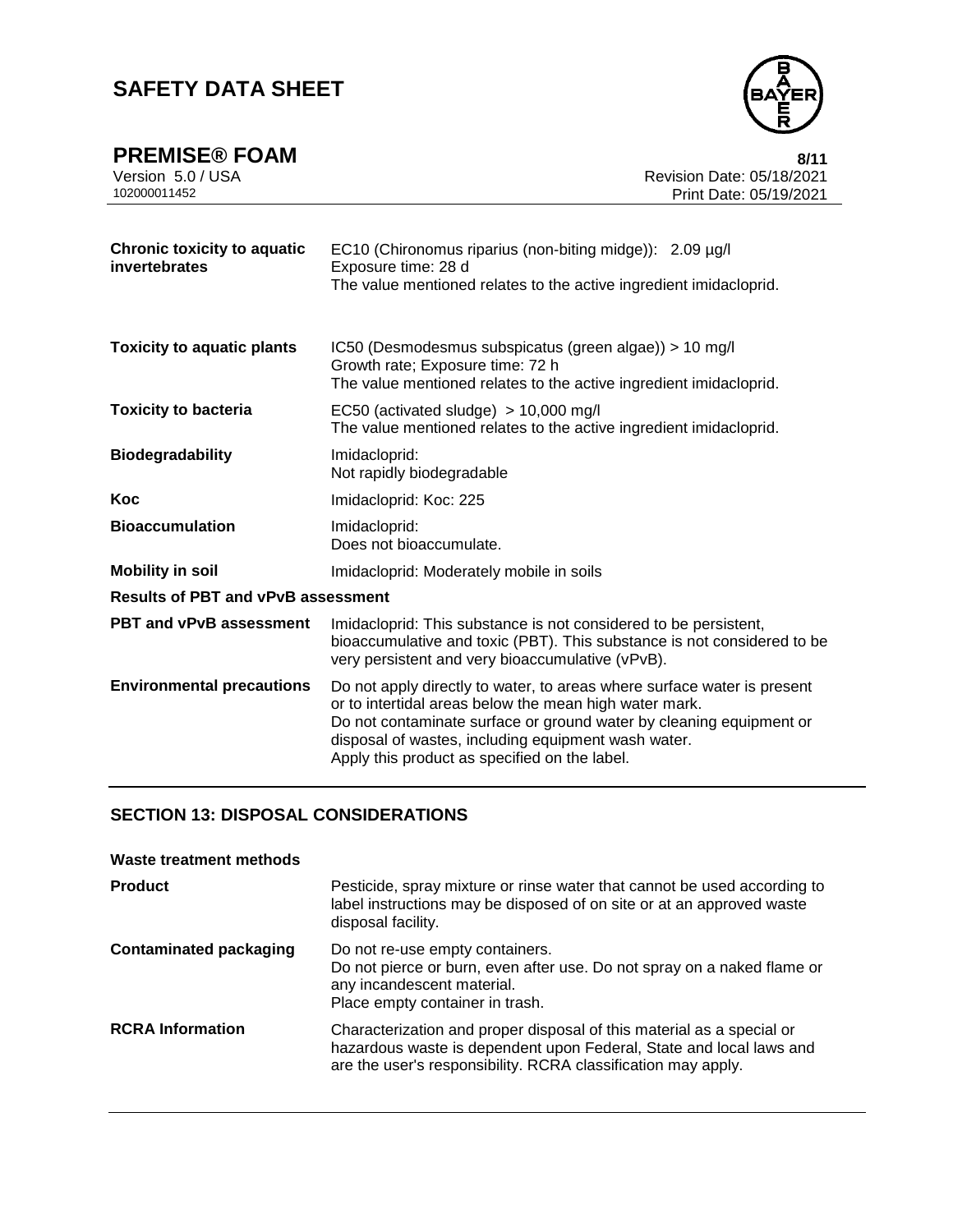

**PREMISE® FOAM** 9/11

Version 5.0 / USA Revision Date: 05/18/2021<br>102000011452 Print Date: 05/19/2021 Print Date: 05/19/2021

## **SECTION 14: TRANSPORT INFORMATION**

| 49CFR                               |                         |
|-------------------------------------|-------------------------|
| UN number                           | 1950                    |
| Class                               | 2.2                     |
| Packaging group                     |                         |
| Proper shipping name                | <b>AEROSOLS</b>         |
| <b>IMDG</b>                         |                         |
| UN number                           | 1950                    |
| Class                               | 2.2                     |
|                                     |                         |
| Packaging group<br>Marine pollutant | NO                      |
| Proper shipping name                | AEROSOLS                |
|                                     |                         |
| IATA                                |                         |
| UN number                           | 1950                    |
| Class                               | 2.2                     |
| Packaging group                     |                         |
| Environm. Hazardous Mark            | NO                      |
| Proper shipping name                | AEROSOLS, NON-FLAMMABLE |
|                                     |                         |

This transportation information is not intended to convey all specific regulatory information relating to this product. It does not address regulatory variations due to package size or special transportation requirements.

| Freight Classification: | INSECTICIDES OR FUNGICIDES, N.O.I., OTHER THAN |
|-------------------------|------------------------------------------------|
|                         | <b>POISON</b>                                  |

#### **SECTION 15: REGULATORY INFORMATION**

**EPA Registration No.** 432-1391 **US Federal Regulations TSCA list** Water 7732-18-5 Isobutane 75-28-5 Glycerine 56-81-5 Fatty alcohol ethoxylate 66455-15-0 **US. Toxic Substances Control Act (TSCA) Section 12(b) Export Notification (40 CFR 707, Subpt D)** No export notification needs to be made. **SARA Title III - Section 302 - Notification and Information** Not applicable. **SARA Title III - Section 313 - Toxic Chemical Release Reporting** None.

**US States Regulatory Reporting CA Prop65** This product does not contain any substances known to the State of California to cause cancer.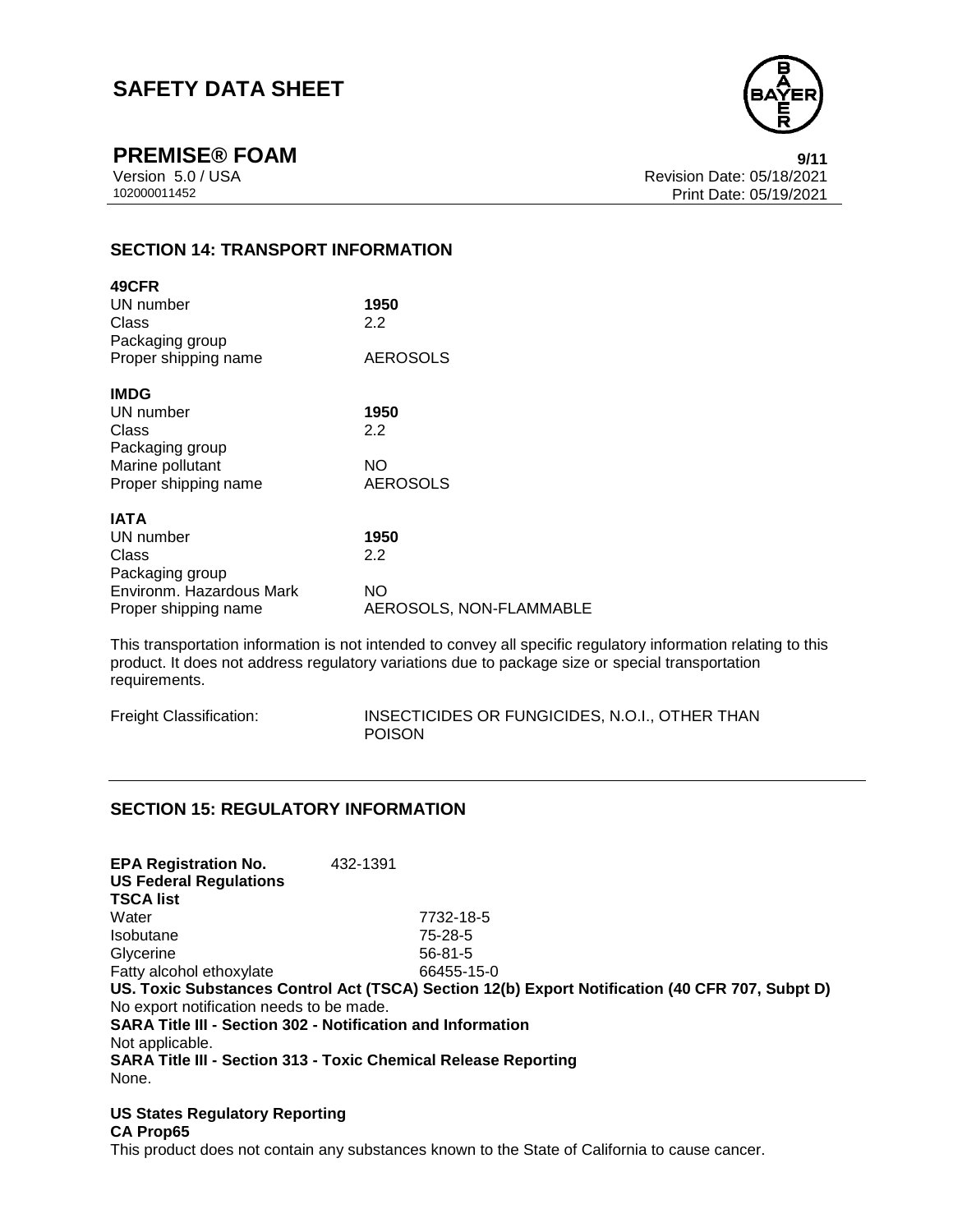

**PREMISE® FOAM 10/11**

Version 5.0 / USA Revision Date: 05/18/2021<br>102000011452 Print Date: 05/19/2021 Print Date: 05/19/2021

This product does not contain any substances known to the State of California to cause reproductive harm.

#### **US State Right-To-Know Ingredients**

| Isobutane |  | $75-28-5$     | MN, NJ |
|-----------|--|---------------|--------|
| Glycerine |  | $56 - 81 - 5$ | MN, RI |

#### **Environmental**

**CERCLA** None. **Clean Water Section 307(a)(1)** None. **Safe Drinking Water Act Maximum Contaminant Levels** None.

#### **EPA/FIFRA Information:**

This chemical is a pesticide product registered by the Environmental Protection Agency and is subject to certain labeling requirements under federal pesticide law. These requirements differ from the classification criteria and hazard information required for safety data sheets, and for workplace labels of non-pesticide chemicals. Following is the hazard information required on the pesticide label:

| Signal word:              | Caution!              |
|---------------------------|-----------------------|
| <b>Hazard statements:</b> | Harmful if swallowed. |

### **SECTION 16: OTHER INFORMATION**

#### **Abbreviations and acronyms**

| 49CFR         | Code of Federal Regulations, Title 49                                 |
|---------------|-----------------------------------------------------------------------|
| <b>ACGIH</b>  | <b>US. ACGIH Threshold Limit Values</b>                               |
| ATE           | Acute toxicity estimate                                               |
| CAS-Nr.       | <b>Chemical Abstracts Service number</b>                              |
| <b>CERCLA</b> | Comprehensive Environmental Response, Compensation, and Liability Act |
| <b>EINECS</b> | European inventory of existing commercial substances                  |
| <b>ELINCS</b> | European list of notified chemical substances                         |
| <b>IARC</b>   | International Agency for Research on Cancer                           |
| <b>IATA</b>   | <b>International Air Transport Association</b>                        |
| <b>IMDG</b>   | <b>International Maritime Dangerous Goods</b>                         |
| N.O.S.        | Not otherwise specified                                               |
| NTP           | US. National Toxicology Program (NTP) Report on Carcinogens           |
| <b>OECD</b>   | Organization for Economic Co-operation and Development                |
| <b>TDG</b>    | <b>Transportation of Dangerous Goods</b>                              |
| <b>TWA</b>    | Time weighted average                                                 |
| UN.           | <b>United Nations</b>                                                 |
| <b>WHO</b>    | World health organisation                                             |